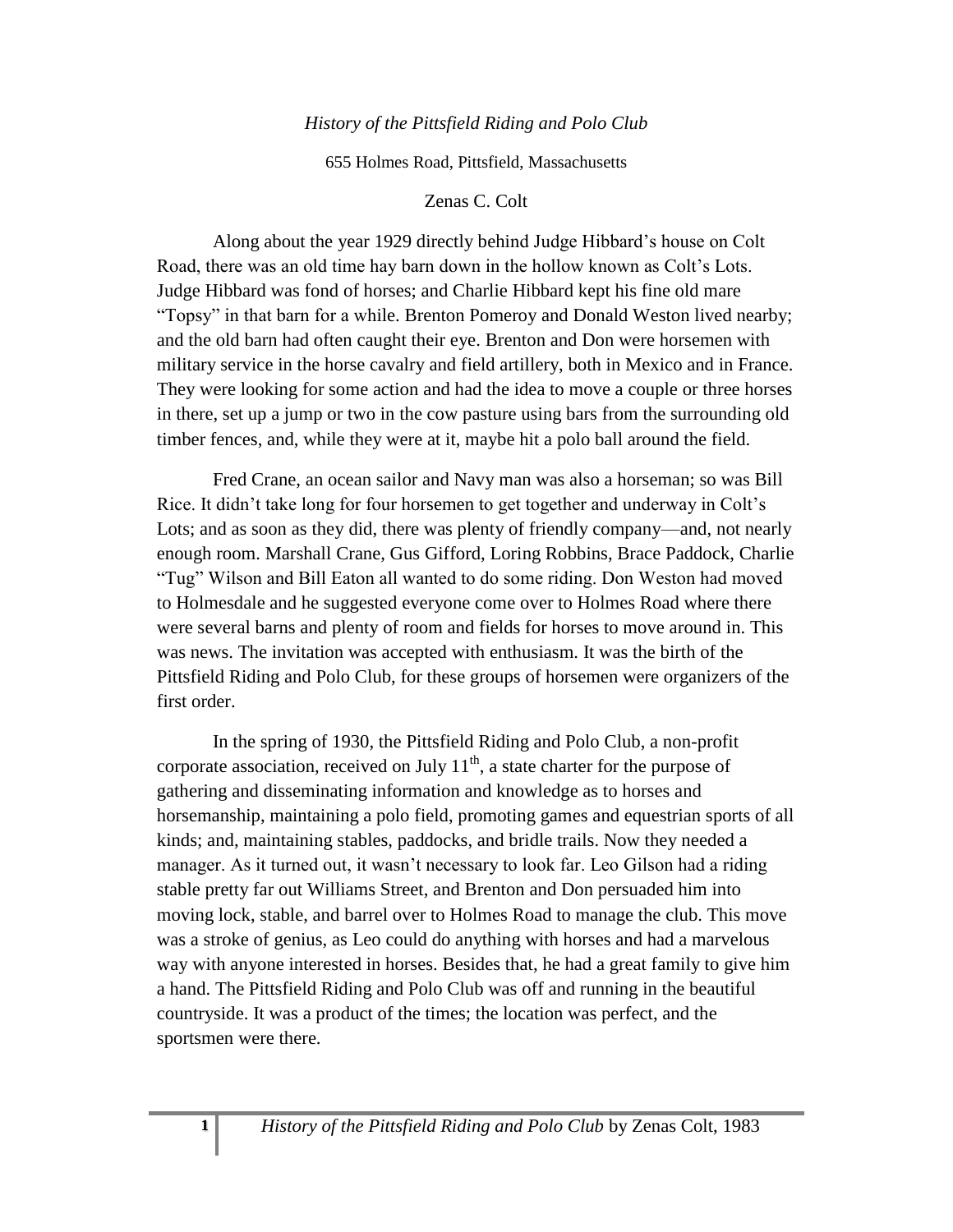The first musical ride was held August  $7<sup>th</sup>$  that year under the guidance of Cynthia Eaton; and the first junior horse show was held that September with Mary Robbins as chairman. The first annual horse show under George Reynold's leadership was only a step away. It was soon to become a fixture on the Berkshire County horse show circuit. The Pittsfield Riding and Polo Club was now picking up support within the community. Eugene Brielman, D.V.M., lived just next door. Jim Hagar, John R. Toby, Ralph O'Connell, Mo Woolverton, Darwin Morse, Harold Bridgeman, Merle Graves and Milton B. Warner, attorney extraordinaire, were all taking a hand. There was careful attention by the directors to the development of community interest in the club; and often offers of honorary season memberships were made by formal invitation to prospective members. In many cases, "in appreciation of splendid work and of keen interest and cooperative spirit." This was one of Brenton Pomeroy's ideas and he was a super salesman. But polo was on everyone's mind.

There was a club in New Lebanon playing polo. Gordon Cox and Blanchard Rand, joint masters of the fox hunt there, and Major Albert Callan and Captain Sidney R. Smith, both with Army polo background, made up the team. Brenton, Don, Bill and Fred all thought – let's get some horses and take them on. There was room for a good polo field at Holmes Road, and after some persuasion, Marshall Crane chipped in and it was levelled off a bit and seeded down, while a couple of goal posts were put together. The ball was ready to be 'thrown in' on what was to be known as Z. Marshall Crane Field.

The four horsemen figured they could read up on polo, learn the game, and take on the boys from over the mountain, and they figured right. All they needed was a few ponies. So one weekend they went out to East Aurora, New York, near Buffalo and visited Seymour Knox, where polo was a way of life. They came back with about ten ponies, and now as far as Pittsfield polo was concerned, the ball was really "thrown in!" The Buffalo horses were okay; they handled well and had had enough playing so our boys had a field day with them. They were good riders.

Copies of the famous book, "As to Polo" had been located – written by W. Cameron Forbes of Dedham – the former governor of the Philippines where polo was a prime sport. This classic book first published in 1919 was the polo player's Bible, and covered in depth every detail and approach to the game. It even explained the "Shandy-Gaff" as the proper drink to have after the game – one-half beer and one-half ginger ale! Skol!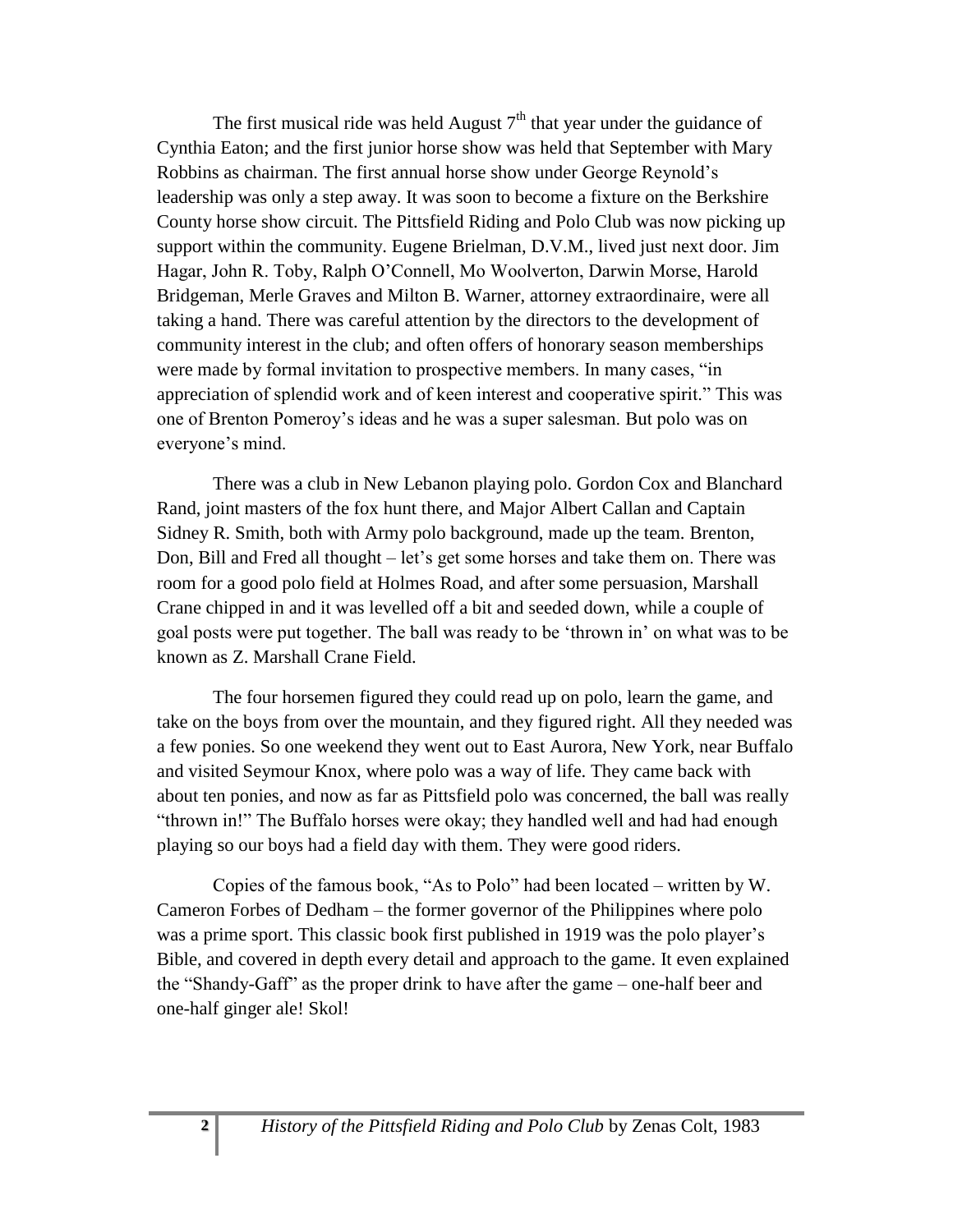The first home game was with New Lebanon. It was a thing of beauty and a thrilling success. I couldn't believe how well both teams played. Gordon Cox was a real star for New Lebanon, and Brenton and Don were outstanding for Pittsfield. Don had two horses – one was named "Po" and the other "Lo." They both looked exactly alike, and he hit beautiful long shots off either side of either horse. More games were in the offing. Farmington Valley in Connecticut and Loudonville, New York, both had polo teams. There was no question we had a polo team.

Some of us couldn't believe what was going on. Here was this fascinating game starting up right here almost in our own backyard. The word went out – for interested recruits to join the club, ride, and practice polo. Don Miller showed up; Frank Paddock, Steve Hibbard, and Mel Boyd who would ride through the barn door if the ball was there! These, along with myself, were early pioneers. While interest in all sports in the Berkshires was expanding during the early and late thirties, polo was new and really a horse of a different color. The challenge for the player was to learn the game; and at the same time try to explain to friends what it was all about. After all, as Joe Hollister ("J. H.") of the Springfield Republican once observed: "Everybody admires the beauty and grace of the ponies and the high degree of intelligence they share with the riders."

In the meantime, Bill Rice broke his leg very badly skiing and the team needed some help. None of us beginners really qualified, although we thought so. But "Bronc" Choate showed up from Dedham as a sort of player-coach. He had to be good with that name. But it was a long commute for him in those days, and he was followed by Sam Hopkins from Danvers who had been a member of the 1929 Yale Intercollegiate championship indoor team. Sam could teach and was a fine player and terrific, but gave up polo for farming, and moved to Rhinebeck. Before he left though, he introduced the club to Art Mason, Jr. from Danvers who then moved to Pittsfield; and coached and played polo while working along with Leo on horse shows and the club's riding activities. Art Mason's father had been the polo manager at Myopia in Hamilton, the oldest polo club, formed in 1890, and had taught him well. With Art playing for Pittsfield, the team could hold their own a lot better with Farmington and Loudonville, and later on with the West Point Cavalry Officers; Dedham, Myopia; Montreal; Fairfield, Middleburg, Virginia and others. Pittsfield polo picked up momentum during the thirties and forties.

From the beginning, special attention was given to present the game to its followers in Pittsfield and around the county with clear explanations of the field rules, fouls, penalties and scoring. In this respect, the club was lucky. The Berkshire Eagle's sports staff under Abe Michaelson, John Flynn and Francis Callanan,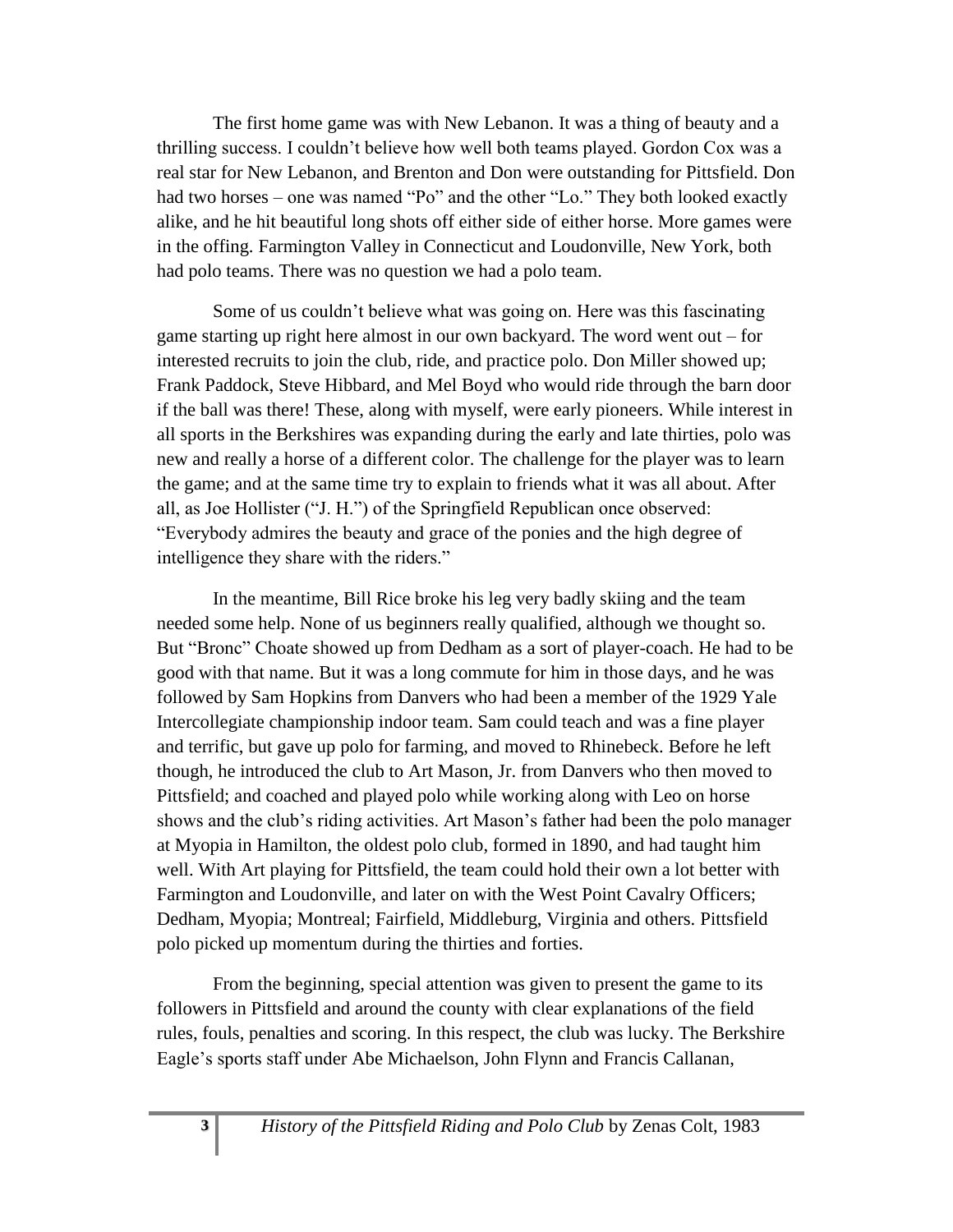provided superb and detailed coverage of all the polo, horse shows, etc. WBRK's Dan Healy became the club's official announcer for polo games and radio promotion. His low key accurate play-by-play descriptions were dependable masterpieces. David T. Dana, Sr. from Lenox, a fine horseman and former M.F.H., began to play a little practice polo and then offered to referee on Sundays. The team was mighty lucky to have his help, as refereeing is a specialty, and David had all the qualifications necessary. His sportsmanship was catching.

The club was getting more player candidates. Chuck Gilson, Leo's boy, could ride and handle any horse; John McWilliams, Carey T. Kinney, Jr., a marvelous sportsman, Phillip Weston, a natural athlete, Larry Scocco and Artie Houghtailing and Cliff Hunt from Lenox. Sam Colt, Jr., a golfer who became a good polo player, and Captain Horace Harding, a regular Army officer with Army polo experience, stationed then in Pittsfield, all became valuable additions to the team. Also, Jack Rice played some polo. Frank Butterworth, a star player from the Farmington team, started to play some games with Pittsfield. Bill Rand, a member of the 1936 Yale Intercollegiate champions, now played with Pittsfield. Art Mason persuaded Paul Fox from Myopia to play on occasion. Paul lived in Springfield and played splendid polo. Pittsfield was building a foundation that would see it win national championships in the late forties and beyond, playing against teams from Texas, Chicago, Milwaukee, Detroit, Broadmoor and San Mateo, all in U.S.P.A. sponsored title competition.

In 1940 with World War II approaching, the Pittsfield Riding and Polo Club rose to the anxious times with the formation of the SUPERTROOPERS ("Wipe Dat Smile"). About 12 to 15 hardy souls, including Jim Kittredge, former Yale hockey star, and Kenn Hill, a Harvard athlete famous for pitching a no-hitter against Yale; also Colonel Stedler of the U.S. Army Reserve who added some respectability to the group, presented themselves saddled, and groomed, ready for inspection on Wednesday drill nights, having studied the R.O.T.C cavalry manual to learn map reading and how to protect October Mountain – if necessary. On September  $29<sup>th</sup>$ , 1941, a benefit high goal polo match for the British War Relief was put on. Stewart Iglehart, one of the four best players in the world, and his wife, Marjorie, along with the Armstrong brothers from Texas (riding in chaps, what else!) made mincemeat of the Pittsfield team as they played at Z. Marshall Crane Field. This was a magnificent exhibition which was thoroughly enjoyed, and left the Pittsfield team stunned. It was the last game until 1947, when polo resumed in Pittsfield.

During the war years, the Riding and Polo Association owed much to those in management who actually held the club together – Carey T. Kinney, Sr., Walter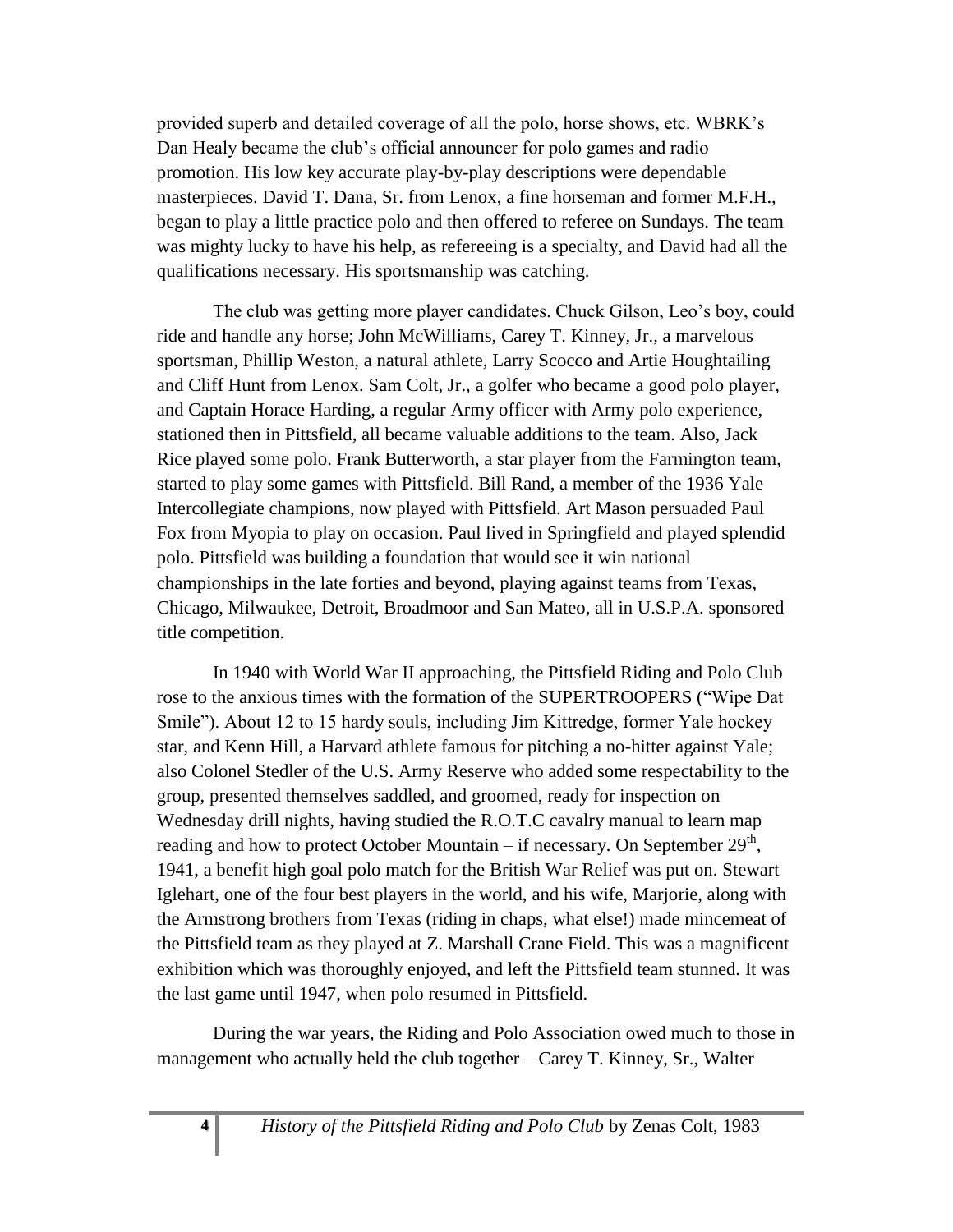Paxton and Hope Eaton Simpson Whipple – all worked regularly with Leo Gilson in those uncertain times. Miss Hall's School maintained a riding program, which was a big help.

In 1947 after the war, Art Mason, right out of the Navy, brought Herb Pennell, just out of the Army, from Danvers, to work for him. Herb knew horses, but not polo. Art and I both worked with him and got him started right; it must have been right as he came a high goal player in what seemed like no time. Today, Herb is the manager of the largest polo stable in the world – at Palm Beach.

Shortly after polo started again in 1947, Pittsfield buried the hatchet with their long-standing rival team, Loundonville. The Wheeler brothers, Tom and Charlies, both fine players, joined up with Pittsfield, and the combination turned out to be a natural and added a lot of strength and talent. With Tom and Charlie and Herb Pennell, we had three terrific competitors, and quickly became the best team in New England; going on in 1948 to Chicago where we beat ten 12-Goal teams from all over the county to win the National 12-Goal championship. The final game, won in overtime, was something to remember as Charlie Wheeler put in the winning goal with a smile.

In the late forties, Pittsfield Polo steamed along; and in the year 1950, over 36 match games were played by various Pittsfield teams. These included United States Polo Association sponsored intercollegiate games all held at Pittsfield, with teams from Harvard, Williams, Yale, Princeton and Cornell competing. These games were of very special interest.

In 1951, the Pittsfield plan for sponsored polo teams of equal strength was originated and run off in tournament doubleheaders. It was an effort to gain financial backing by sponsored participation. This was called Sweepstakes Polo and was successful on all fronts – the sponsors, the players, and the spectators, as well as gate receipts for the Pittsfield Riding and Polo Club. The presentation of Sweepstakes Polo was important, although ahead of its time. Sponsored League Polo, with a slightly different format, may develop from the Pittsfield experiment. In Sweepstakes Polo, each horse is ridden once by each side, and U.S.P.C.A ratings, if any, are not used.

The great interest in polo and the all around horse activity generated by the Pittsfield Riding and Polo Association through "the splendid work, keen interest, and cooperative spirit" of its membership lasted nearly 30 years. But the bottom line seemed to be that Pittsfield was really not, after all, "horse country." The riding